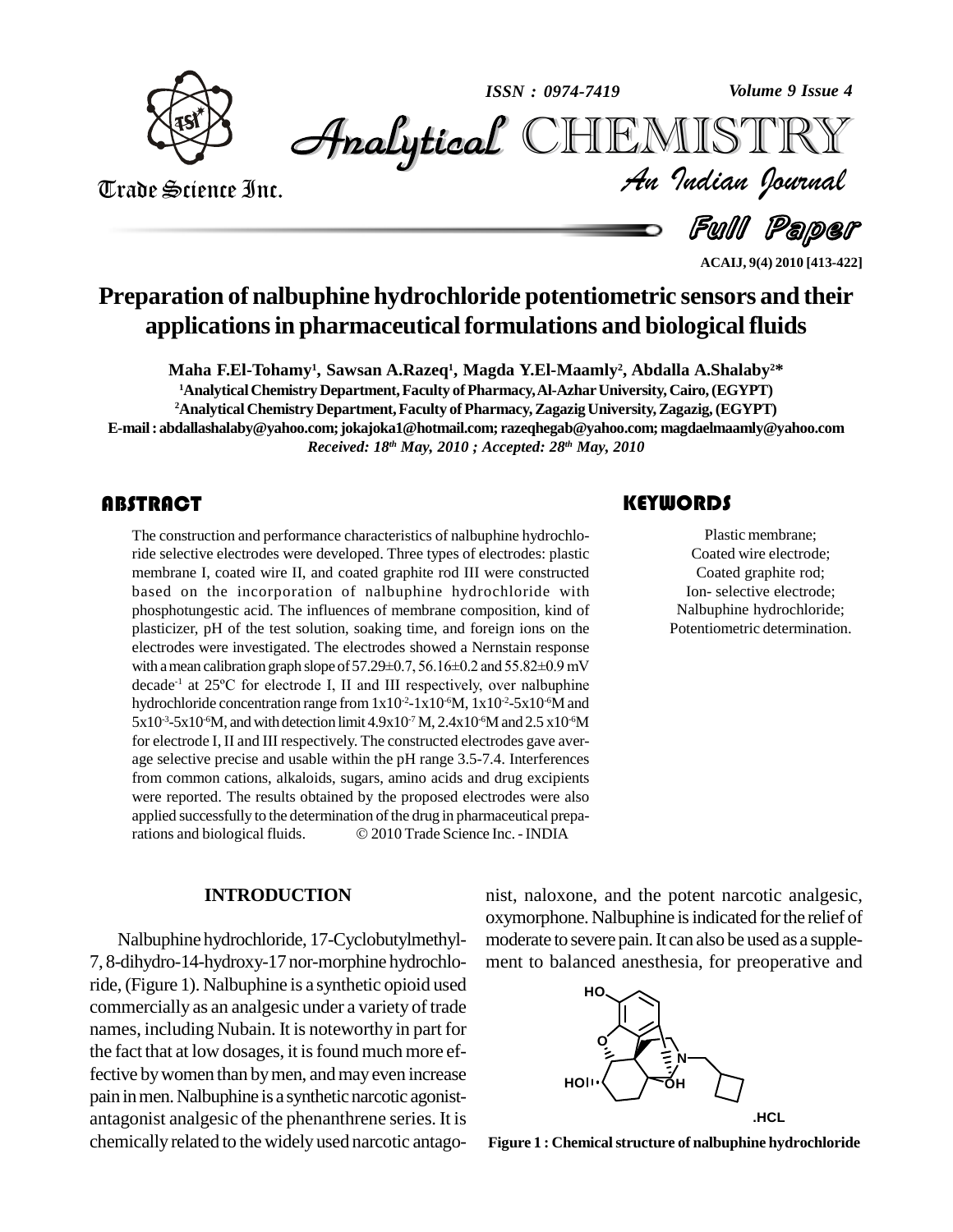postoperative analgesia, and for obstetrical analgesia during labor and delivery **[1]**.

Several methods have been reported for determi nation of nalbuphine hydrochloride, including high performance liquid chromatography **[2-7]**, potentiometry **[8]**. This work describes new selective membrane sensors, of three types: plastic membrane, coated wire and coated graphite electrodes for the determination of doxepin hydrochloride in pure solutions, pharmaceutical preparations and biological fluids.

#### **EXPERIMENTAL**

#### **Standard drug solution**

Stock nalbuphine hydrochloride solution  $(1x10^1M)$  Coa was prepared daily by dissolving an appropriate amount of the drug in double distilled water. More dilute solutions were prepared by appropriate dilution.

#### **Recommended procedures**

### **Preparation of nalbuphine-phosphotungstate ion pair**

The ion-pair was prepared by mixing stoichiometric amounts of  $1x10^2M$  phosphotungestic acid with an the alur equimolar solution of nalbuphine hydrochloride, stirred for 10 min. The resulting white precipitate was filtered through  $G_4$  sintered glass crucible and washed thor-<br>oughly with deionized water then dried at room temperature for 24 hours. The ion-pair should be stored in a desiccator.

#### **Membrane composition**

*Analytical distributions, constructions, constructions* properties and  $\frac{1}{2}$  in the solvent was allowed to evaporate slowly at room min each time *I* to evaporate<br>*Indian I*<br>*I* was kept<br>*I* 24h.<br>*I Is* TRY The membrane composition was studied by varying the percentages(w/w) of the ion pair, poly (vinyl chloride) PVC and plasticizer di-octyl phthalate (DOP), until the optimum composition that exhibits the best performance characteristics was obtained. The membranes were prepared by dissolving the required amount of the ion-pair, PVCand (DOP), in 5mLtetrahydrofuran (THF). The solution mixture was poured into a petri dish (3 cmin diameter), covered with a filter paper and temperature.To obtain the uniform membrane thick ness, the amount of (THF) was kept constant, and its evaporation wasfixed for 24h.

CHEMISTRY

#### **Electrode construction**

**Plastic membrane electrode:** A punched circular membrane was attached to a poly-ethylene tube (8 mm in diameter) in an electrode configuration by means of PVC-THF solution. A mixture containing equal volume of 1x10 -3M nalbuphine hydrochloride and potassium chloride was used as internal reference solution in which the Ag/AgCl reference electrode was dipped. The constructed electrode was pre-conditioned after preparation by soaking for at least 8 h in 1x10<sup>-3</sup>M nalbuphine hydrochloride and stored in the same solution.All potentiometric measurements were performed using the following cell assembly: Ag/AgCl/Internal solution/membrane/test solution//KCl salt bridge//SCE.

**Coated wire electrode:** Pure aluminum wire of 4.0 cm length wastightly insulated by polyethylene tube leaving 1.0 cm at one end for the coating and 0.5 cm at the other end for connection.The coating solution was (described previously under membrane composition). Prior to coating, the polished aluminum surface was washed with a detergent and water, thoroughly rinsed with water, and dried with acetone. Then the wire was rinsed with chloroform and allowed to dry. Afterwards, the aluminum wire was coated by quickly dipping it into the coating solution several times, and allowing the film left on the wire to dry for about 3 min. The process was repeated several times until a plastic membrane of approximately 1.0 mm thickness was formed. The prepared electrode was conditioned by soaking for 6 h in 1.0x10 -3 Mnalbuphine hydrochloride solution.All potentiometric measurements were performed using the following cell assembly: Al/membrane/test solution//KCl salt bridge//SCE.

**Coated graphite electrode:**Apure graphite rod of 4 mm diameter was insulated by tight polyethylene tube, leaving 2 cm at one end for coating and 1 cm at the other end for connection. The polished electrode surface was coated with the active membrane by dipping the exposed end into the coating solution was (described previously under membrane composition) ten times and allowing the film left on graphite rod to dry in air for 1 min each time. The process was repeated until 1.0 mm thickness formed. The prepared electrode was preconditioned by soaking for 8 h in 1.0x10 -3 M nalbuphine hydrochloride solution.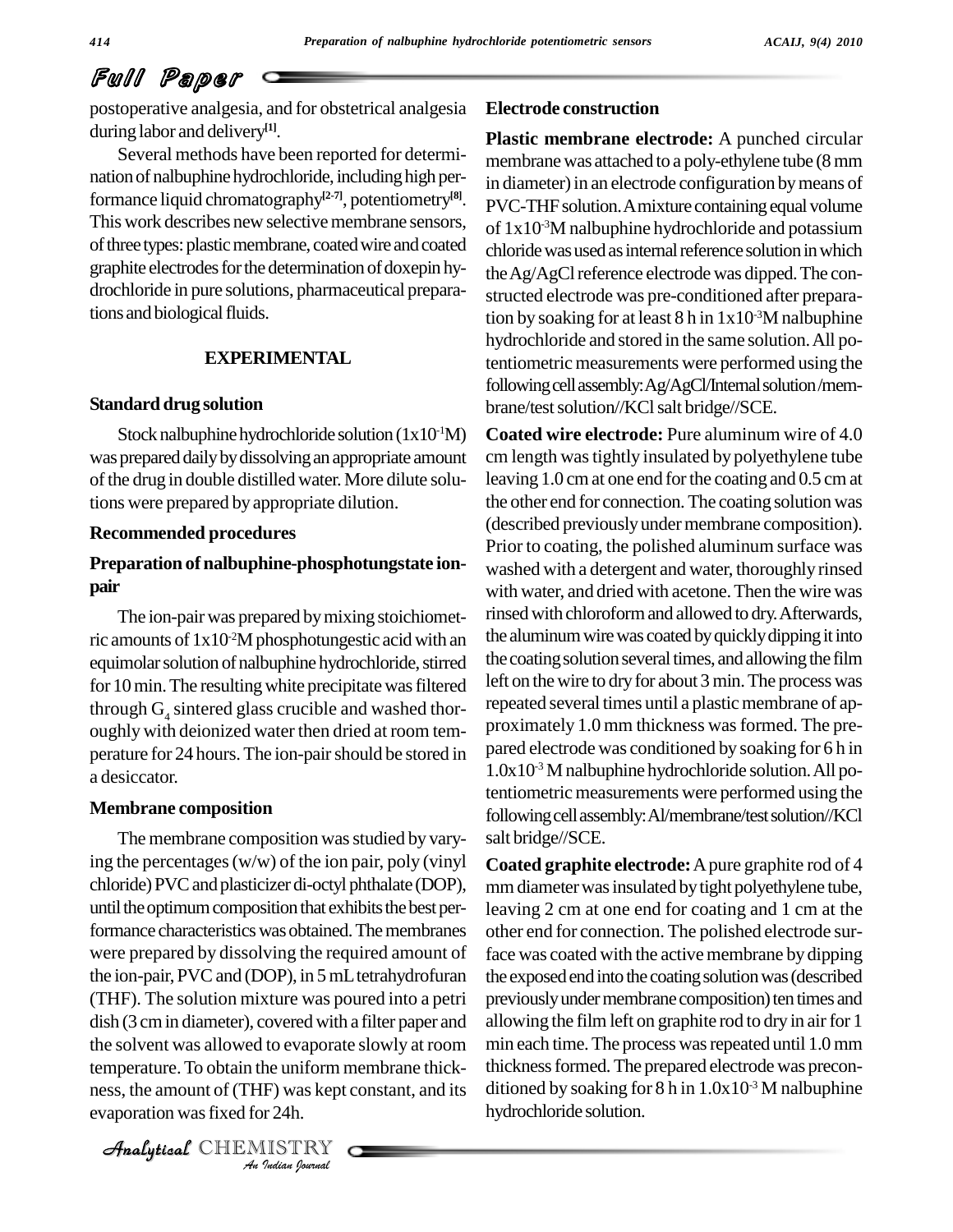### **Electrode calibration**

Ten mL aliquots of  $1x10^{-1}-1x10$ <sup>o</sup>M standard Ad nalbuphine hydrochloride solutions were transferred into 50 mL beaker and the sensor(s) in conjunction with double junction Ag/AgCl reference electrode were immersed in the solution. The measured potential was plotted against the logarithm of drug concentration. The electrode(s) was washed with deionized water and dried with tissue paper between measurements.

### **Determination of nalbuphine hydrochloride in dosage forms**

#### **Nalbuphine hydrochloride ampoules**

The prepared solution was diluted with deionized water to give serial dilutions ranging from  $5x10^3$ -1x10 calibra <sup>5</sup>M for nalbuphine hydrochloride injections. These solutions were transferred into 50mLbeaker, adjusted to pH 5 using 0.1N hydrochloric acid. The nalbuphine electrode(s) was immersed in the solution. The  $electrode(s)$  system was allowed to equilibrate with stirring and the e.m.f. recorded and compared the calibration graph.

#### **Content uniformity assay of nalbuphine ampoules**

Ten individual ampoules of 20 mg/mLampoule nalbuphine hydrochloride were placed in separate 100 mL beakers and dissolved in 90-100 mL of distilled water. The electrode(s) was directly immersed into 100 mL of each sample for five times and should be washed with deionized water to reach steady potential between the individual measurements. The mean potential was

### **Application to serumand urine**

calibration<sup>[9]</sup>. Adjust urine  $pH$  to 5 (using 0.1N hydrochloric acid) and  $pH$  of serum to 6 (use phosphate buffer). Add hydrochloric acid to urine and phosphate buffer to serum drop wise until the suitable pH obtained. Transfer 5 mL previously adjusted urine or serum into small separatory funnels, and then separately add 5 mL,  $10^2$ ,  $10^3$ ,  $10^4$ and 10<sup>-5</sup>M standard drug solution, followed by the addition of 20 mL toluene for urine or 20 mL diethyl ether for serum. Shake each funnel for 5 min, and transfer aqueous layer to centrifuge tube. Centrifuge for 2 min at 1500 rpm, transfer each solution to a 50 mL volu metric flask, and dilute to volume with deionized water. Apply above procedure as described under electrode

### **RESULTSAND DISCUSSION**

#### **Optimization of membrane composition**

used to evaluate the content uniformity from the cali-<br>bration graph.<br> $\frac{1}{25}$  at 25<sup>o</sup>C for electrode I, II and III respectively, over<br>halbuphine concentration range from 1x10<sup>2</sup>-1x10<sup>-6</sup>M, It is known that sensitivity, selectivity and the lifetime of the ion-selective electrodes depend on the nature of ion-pair used as well as on the membrane composition and the properties of the plasticizer employed. In this study three membrane compositions were investigated, the results were summarized inTABLE1.The results showed that the electrode(s) made by membrane of type  $(c)$  with 0.7 wt% nalbuphine-phosphotungstate ion pair,33.0wt%PVCand 66.0wt% plasticizerDOP exhibits the best performance characteristics (slope ion pair, 33.0 wt% PVC and 66.0 wt% plasticizer DOP<br>exhibits the best performance characteristics (slope<br>57.29±0.7, 56.17±0.2 and 55.82±0.9 mV decade<sup>-1</sup> 57.29 $\pm$ 0.7, 56.17 $\pm$ 0.2 and 55.82 $\pm$ 0.9 mV decade<sup>-1</sup> exhibits the best performance characteristics (slope 57.29±0.7, 56.17±0.2 and 55.82±0.9 mV decade<sup>-1</sup> at 25<sup>°</sup>C for electrode I, II and III respectively, over nalbuphine concentration range from  $1x10^{-2}$ - $1x10^{-6}$ M,

| <b>Type</b><br>of Sensor             | M   | <b>PVC</b><br>$wt\%$ | <b>DOP</b><br>$wt\%$ | <b>Ion-Pair</b><br>$wt\%$ | <b>Slope</b> | RSD% | r      | <b>Linear Conc. Range</b>                 |
|--------------------------------------|-----|----------------------|----------------------|---------------------------|--------------|------|--------|-------------------------------------------|
|                                      | (a) | 38.0                 | 60.0                 | 2.0                       | 54.73        | 1.1  | 0.9987 | $1.0x10^{-3} - 1.0x10^{-5}$               |
| <b>Plastic Membrane</b><br>Electrode | (b) | 35.5                 | 64.0                 | 0.5                       | 56.48        | 1.2  | 0.9997 | $5.0x10^{-3} - 1.0x10^{-6}$               |
|                                      | (c) | 33.0                 | 66.0                 | 1.0                       | 57.29        | 0.7  | 0.9999 | $1.0x10^{-2} - 1.0x10^{-6}$               |
|                                      | (a) | 38.0                 | 60.0                 | 2.0                       | 52.94        | 0.8  | 0.9994 | $1.0x10^{-3} - 1.0x10^{-5}$               |
| Coated Wire Electrode                | (b) | 35.5                 | 64.0                 | 0.5                       | 55.68        | 0.7  | 0.9996 | $1.0x10^{-3} - 9.0x10^{-5}$               |
|                                      | (c) | 33.0                 | 66.0                 | 1.0                       | 56.17        | 0.2  | 0.9999 | $1.0x10^{-2} - 5.0x10^{-6}$               |
| Coated Graphite<br>Electrode         | (a) | 38.0                 | 60.0                 | 2.0                       | 49.98        | 1.1  | 0.9989 | $1.0x10^{-4} - 5.0x10^{-5}$               |
|                                      | (b) | 35.5                 | 64.0                 | 0.5                       | 53.57        | 1.3  | 0.9995 | $1.0x10^{-3} - 9.0x10^{-5}$               |
|                                      | (c) | 33.0                 | 66.0                 | 1.0                       | 55.82        | 0.9  | 0.9999 | $5.0x10^{-3} - 5.0x10^{-6}$               |
|                                      |     |                      |                      |                           |              |      |        | Analytical CHEMISTRY<br>An Indian Nournal |

#### **TABLE1 :Optimization of membrane composition (wt/wt%)**

**Analytical** CHEMISTRY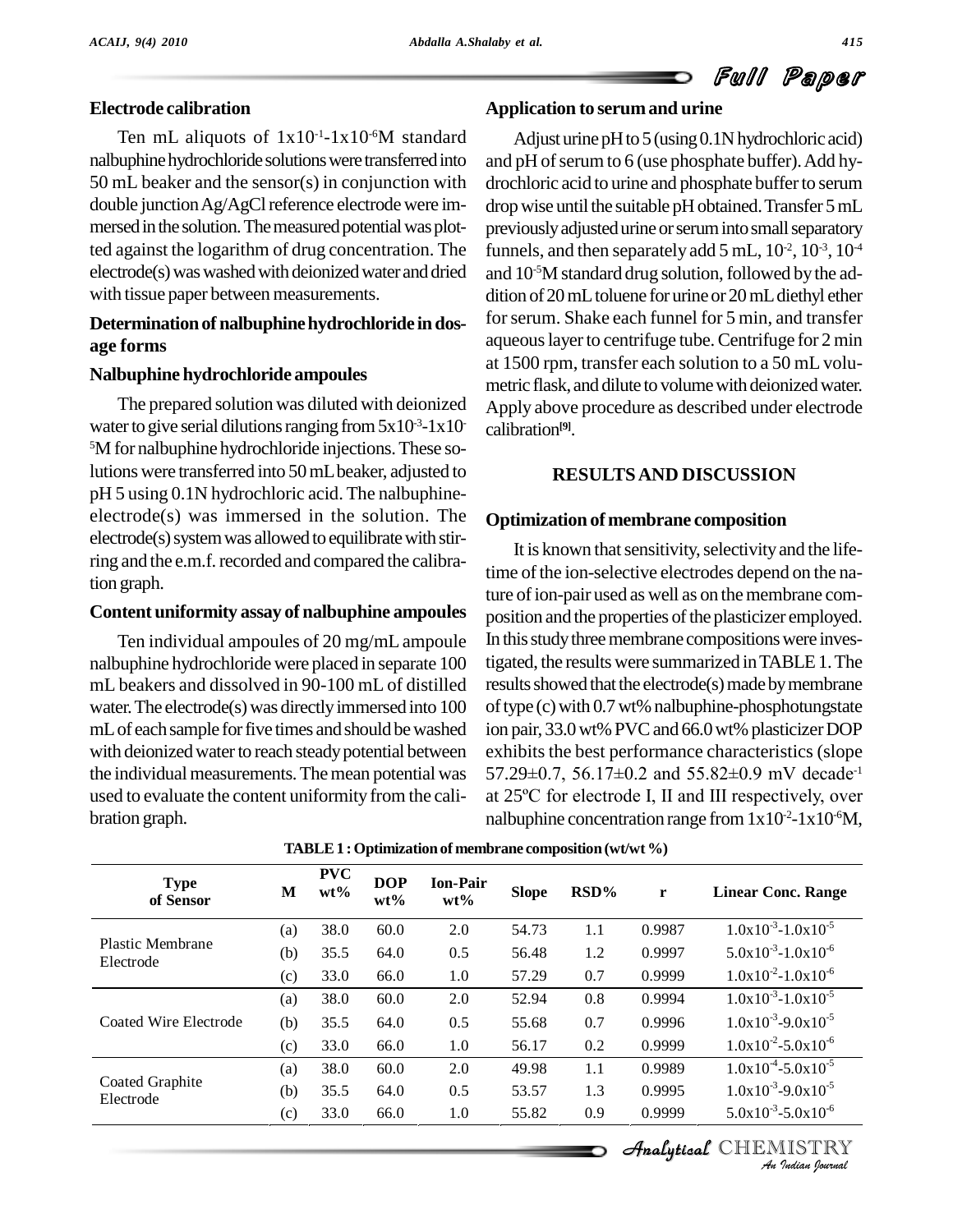$1x10^{-2} - 5x10^{-6}$ M and  $5x10^{-3} - 5x10^{-6}$ M, for electrode I, (vin II and III respectively.

## **Nature and response characteristics of the electrode(s)**

Nalbuphine reacts with phosphotungestic acid to form a stable nalbuphine-phosphotungstate ion-pair complex which is water insoluble but readily soluble in an organic solvent such as tetrahydrofuran. The complex was prepared and tested as active material with di-octylphthalate DOP as a solvent mediatorin a poly

(vinyl chloride) membrane response for nalbuphine. The critical response characteristics of plastic membrane, coated wire, and coated graphite-electrodes were determined and results are summarized inTABLE2.The electrode(s) exhibits a Nernstain response over the concentration range from  $1x10^{-2}$ -1x10<sup>-6</sup>M,  $1x10^{-2}$ - $5x10^6$ M and  $5x10^3$ - $5x10^6$ M nalbuphine for electrode I, II and III respectively, with a cationic slope of  $5x10^6$ M and  $5x10^3$ - $5x10^6$ M nalbuphine for electrode<br>I, II and III respectively, with a cationic slope of<br> $57.29\pm0.7$ ,  $56.17\pm0.2$  and  $55.82\pm0.9$  mV decade<sup>-1</sup> change in concentration for electrode I, II and III re spectively as in Figure 2. The choice of membrane sol-

| Parameter <sup>a</sup>             | Nalbuphine-PT plastic<br>membrane electrode | Nalbuphine-PT coated<br>wire electrode | Nalbuphine-PT coated<br>graphite electrode |
|------------------------------------|---------------------------------------------|----------------------------------------|--------------------------------------------|
| Slope (mV per decade)              | $57.29 \pm 0.7$                             | $56.17 \pm 0.2$                        | $55.82 \pm 0.9$                            |
| Intercept                          | 587.46                                      | 530.52                                 | 510.46                                     |
| Correlation coefficient r.         | 0.9999                                      | 0.9999                                 | 0.9999                                     |
| Linear range $(M)$                 | $1.0x10^{-2} - 1.0x10^{-6}$                 | $1.0x10^{-2} - 5.0x10^{-6}$            | $5.0x10^{-3} - 5.0x10^{-6}$                |
| Detection limit (M)                | $4.9 \times 10^{-7}$                        | $2.4 \times 10^{-6}$                   | $2.5 \times 10^{-6}$                       |
| Response time for $10^{-3}$ M (s)  | 20                                          | ?15                                    | ?40                                        |
| Working pH range                   | $3.5 - 7.4$                                 | $3.5 - 7.4$                            | $3.5 - 7.4$                                |
| Lifetime /day                      | 30                                          | 35                                     | 27                                         |
| Accuracy $(\% )$                   | 99.51                                       | 99.43                                  | 99.48                                      |
| Standard deviation (%)             | 0.4                                         | 0.4                                    | 0.5                                        |
| Repeatability $(CV_w %)$           | 0.5                                         | 0.5                                    | 0.6                                        |
| Between day variability $(CV_h %)$ | 0.7                                         | 0.7                                    | 0.8                                        |
| Robustness <sup>b</sup>            | $100.0 \pm 0.1$                             | $99.88 \pm 0.5$                        | 99.47±0.5                                  |
| Ruggedness <sup>c</sup>            | $99.98 \pm 0.2$                             | 99.68±0.2                              | 99.21±0.9                                  |

**TABLE 2 : Critical response characteristics of nalbuphine-PTsensors**

**<sup>a</sup> Mean of three measurements.**

**<sup>b</sup> A small variation in method parameters were studied aspH of buffer.**

**<sup>c</sup>Comparing the results by those obtained by different sensors assemblies using - Orion 420 A.**





**Figure 2 :** Typical calibration graph of nalbuphine sensors:  $\frac{27}{100}$ **Imagstate-plastic<br>
Indian**<br> **IISTRY**<br> *IISTRY*<br> *IISTRY* log conc of nalbuphine hydrochloride<br>**Figure 2 : Typical calibration graph of nalbuphine sensors:**<br>⊙ nalbuphine- phosphotungstate-plastic membrane elec**figure 2 : Typical calibration graph of nalbuphine sensors:<br>(□) nalbuphine- phosphotungstate-plastic membrane elec-<br>trode, (▲) coated wire- nalbuphine-phosphotungstate elec-**(□) **nalbuphine- phosphotungstate-plastic membrane elec-**<br>**trode, (▲) coated wire- nalbuphine-phosphotungstate elec-**<br>**frode, (●) coated graphite nalbuphine- phosphotungstate electrode**

CHEMISTRY

vent to achieve the required selectivity is based on its electric permittivity and its immiscibility with aqueous phase, high viscosity, low solubility of the matrix in the membrane and ability to dissolve ion-pair complex.

#### **Life time**

The response time of the electrode $(s)$  was tested for  $1x10^{-1}-1x10^{-6}M$  nalbuphine solutions. The sequence of measurements was from low to high concentrations. The electrode(s) exhibits a fast dynamic response of  $20, =15$ , and  $=40$  for electrode I, II and II respectively.The electrode(s) used fora period of 30, 35 and 27 days for electrode I, II and III respectively, without significant change in the electrode(s) parameters.

#### **Effect of plasticizer**

In this study, three plasticizers, di-butyl sebacate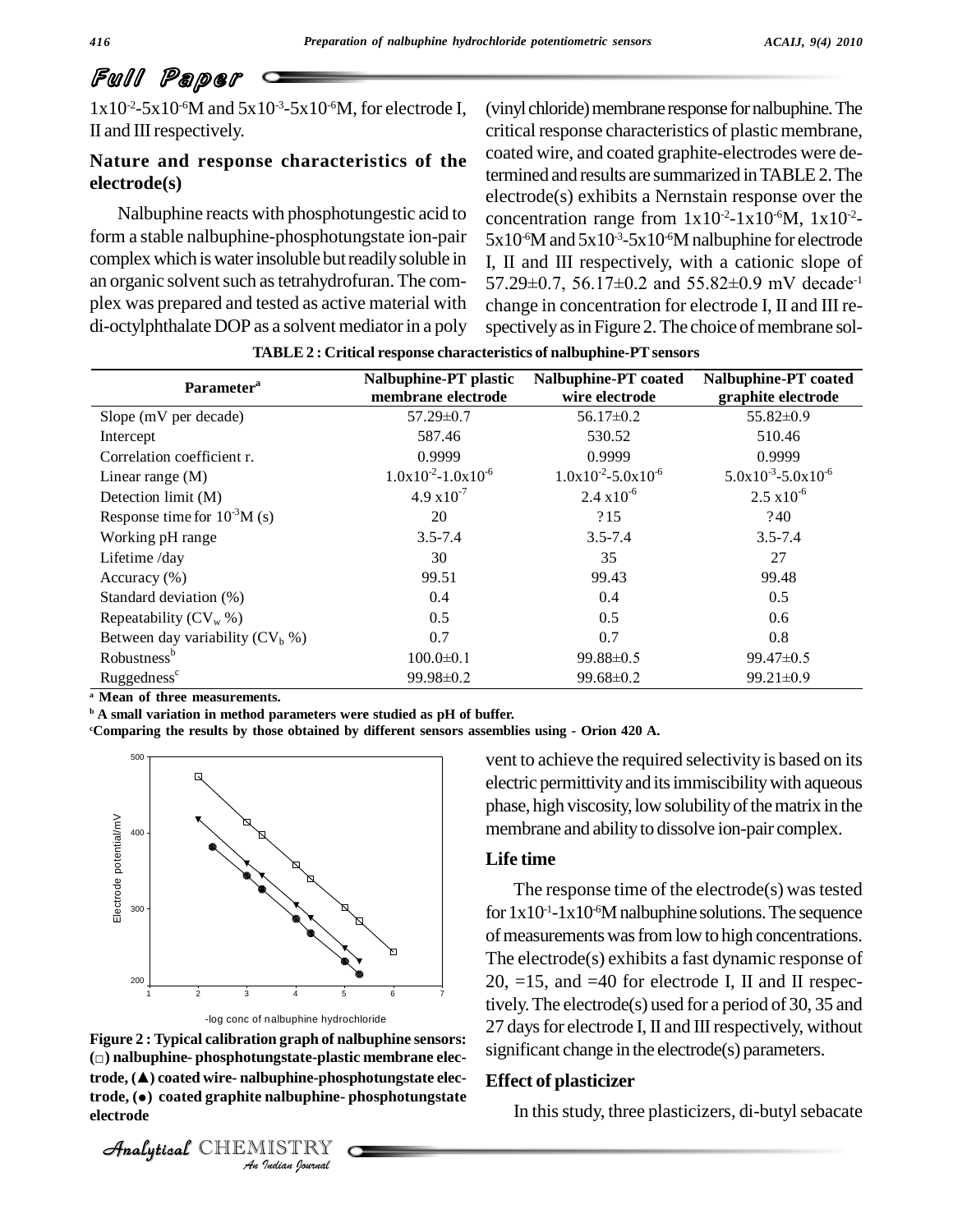(DBS), di-butylphthalate (DBP) and di-octylphthalate (DOP), were used to examine the optimization of the membrane with plasticizer entailed the use of plasticizer curve was  $57.29\pm0.7$ ,  $56.17\pm0.2$  and  $55.82\pm0.9$  mV content ratio, 60.0, 64.0 and 66.0 wt%, and the use of PVC contents of 38.0, 35.5 and 33.0 wt%. The electroactive compound (nalbuphine-phosphotungstate) contents of 2.0, 0.5, 5.0 and 1.0 wt%. The results obtained showed that the response performances of the prepared membranes were rather different depending on the use of plasticizer, the proportion of the plasti cizer toward PVC and of the electroactive compound. The typical potential responses of the electrodes constructed with three plasticizers were given in Figure 3. As shown in Figure 3, the DOP-PVC electrodes were superior to DBS- and DBP-PVC electrodes in both the response slope and linear concentration range. So DOP was selected as the plasticizer of the membranes. The best membrane composition of the DOP-PVC electrode(s) was 66.0 wt % PVC, 33.0 wt % DOP and 1.0 wt % ion-pair.



-log conc of nalbuphine hydrochloride

**Figure <sup>3</sup> : Optimization of plasticizers. DBS (**●**)(PVC mem brane composition: DBS 60.0 wt%, PVC 38.0 wt%, ion p**Example 1 : Optimization of plasticizers. DBS ( $\bullet$ ) (PVC membrane composition: DBS 60.0 wt%, PVC 38.0 wt%, ion-<br>pair, 2.0 wt %) DBP( $\triangle$ ) (PVC membrane composition: DBP **64.0 wt%, PVC 38.0 wt%, on- e**<br>**64.0 wt%, PVC 35.5 wt%,** ion pair, 0.5 **wt %**) DOP (■)  $\frac{8}{6}$ **(PVC membrane Composition: (DOP 66.0 wt %, PVC 33.0wt%, ion-pair, 1.0 wt %)**

#### **Effect of soaking**

The performance characteristics of nalbuphine  $phosphotung state electrode(s) was studied as a func$ tion of soaking time. For this purpose the electrode $(s)$ was soaked in  $1x10^{-3}M$  solution of nalbuphine hydrochloride and the calibration graphs were plotted after  $30 \text{ days}$ , (o) 30 days, (\*) 40 days

8, 6, and 8 h. the optimum soaking time wasfound to be 8, 6 and 8 h atwhich the slope of the calibration 8, 6, and 8 h. the optimum soaking time was found to<br>be 8, 6 and 8 h at which the slope of the calibration<br>curve was  $57.29\pm0.7$ ,  $56.17\pm0.2$  and  $55.82\pm0.9$  mV be 8, 6 and 8 h at which the slope of the calibration<br>curve was  $57.29\pm0.7$ ,  $56.17\pm0.2$  and  $55.82\pm0.9$  mV<br>decade<sup>-1</sup>, at 25 °C for electrode I, II and III respectively.The influence of prolonged soaking on the lifetime nalbuphine-phosphotungstate electrode(s) was followed by constructing calibration plots. The electrode $(s)$ was soaked continuously on  $1x10<sup>3</sup>M$  solution of nalbuphine hydrochloride for 24 h, 7, 10, 21, 27, 30 and 35 days. The calibration plotslopes decreased to 54.51, 53.57 and 50.42 mV decade -1 after 30, 35 and



**ing the nalbuphine-phosphotungstate-PVC membrane electrode for (**□**) 24h, (**●**) <sup>7</sup> days, (**○**) <sup>10</sup> days, (**■**) <sup>15</sup> days, (**▼**) <sup>21</sup> days, (−) 24h, (•) 7 days,** (○) **10 days, (■) 15 days,** (+) **27 days, (** $\Delta$ **) 30 days, (\*) 35days** 



<sup>3</sup> (M)<br>*IC after soak-<br>II 27 days, (+)***<br>II IST R Y<br>***Iudian Iournal* **ing the nalbuphine-phosphotungstate- coated wire electrode for (**□**) 24h,(**●**) 7days(**■**)15 days,() 21days,(**▼**) 27days,(+) 50 for**  $( \Box ) 24h, ( \bullet ) 7 \, \text{days}$   $( \Box ) 15 \, \text{days}$ ,  $( \Delta ) 21 \, \text{days}$ ,  $( \blacktriangleright ) 27 \, \text{days}$ ,  $(+)$ 

CHEMISTRY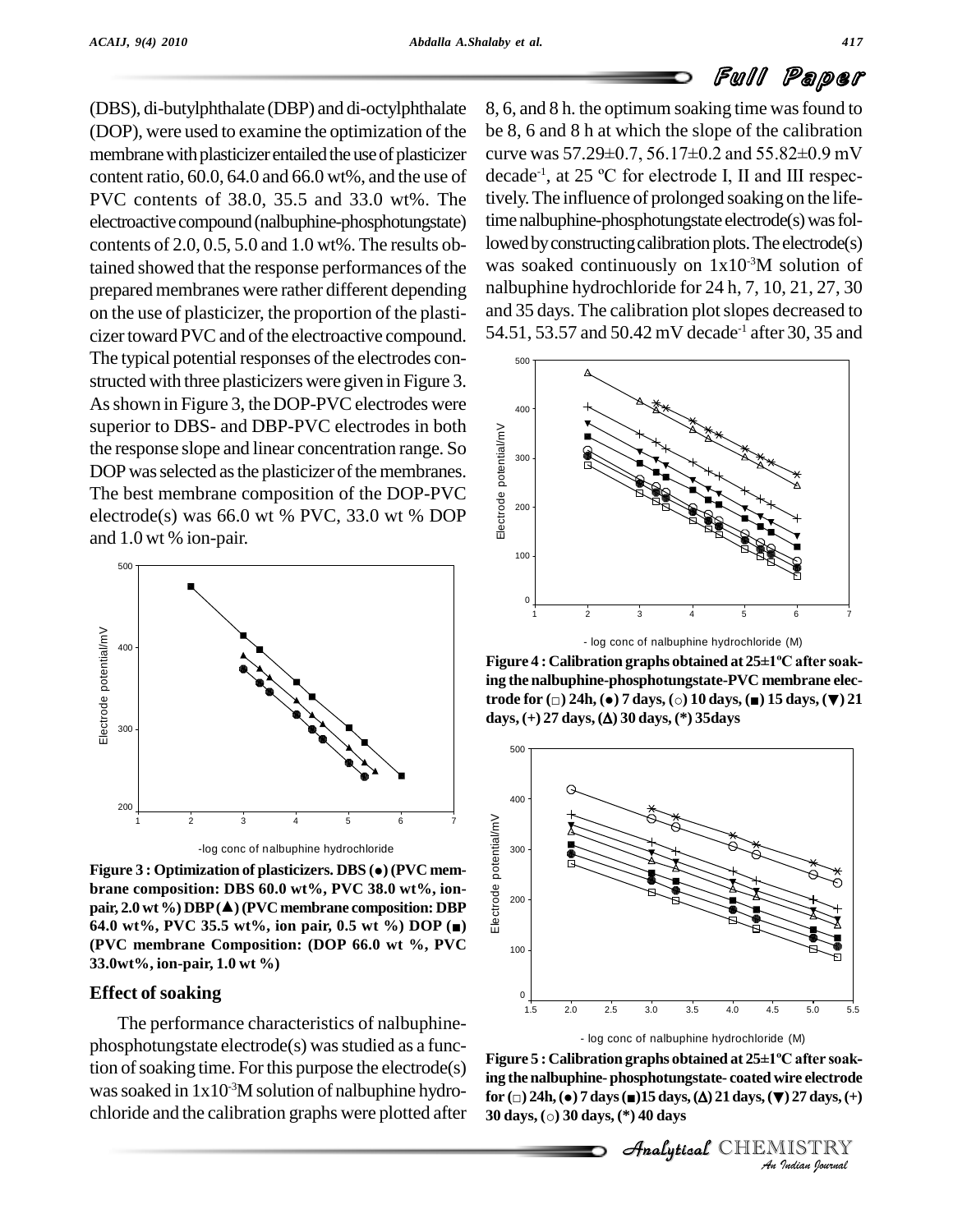

**Figure <sup>6</sup> : Calibration graphs obtained at <sup>25</sup>±1ºC after soaking the nalbuphine-phosphotungstate- coated graphite elec-Figure** 6 : Calibration graphs obtained at 25±1°C after soak-<br>ing the nalbuphine-phosphotungstate- coated graphite elec-<br>trode for  $(\square)$  24h,  $(\bullet)$  7 days,  $(\circ)$  15 days,  $(\bullet)$  20 days,  $(\blacktriangledown)$  27 **days,(+) 30 days.**

27 days for electrode I, II and III respectively. Figure 4-6,showsthe effect of prolonged soaking time and the life span of the electrodes.

#### **Regeneration of the electrode**

ease of leaching of the lipophilic salts from the gel layer *Indian*<br>*Indian*<br>*IISTRY*<br>*IISTRY*<br>*Indian Journal* The above discussion reveals that soaking of the electrode(s) in the drug solution for a long time has a negative effect on the response of the membrane. The same effect appears after working with the electrode(s) for a long time. The regeneration of the electrode(s) wastried simply by reformation of the ion-exchange on the external gel layer of membrane<sup>[10]</sup>. The regeneration of the nalbuphine membrane was successfully electrode, ( $\bullet$ ) calibration graph of a regenerated electrode achieved by soaking the exhausted electrode(s) for 24 h in a solution that was  $1x10^2M$  phosphotungestic acid, followed by soaking for 3 h in  $1x10^2M$ nalbuphine hydrochloride solution. Figure 7-9, show the calibration graphs for an exhausted electrode $(s)$  $(slopes 54.51, 53.57 and 50.42 mV decade<sup>-1</sup>) for$ electrode I, II and III respectively, and for the same electrode(s) after regeneration (slopes 56.15, 53.34 and 52.93 mV decade<sup>-1</sup>) for electrode I, II and III respectively. It wasfound that the lifespan of the re generated electrode(s) is limited to  $= 6$  h due to the at the electrode $(s)$  surface compared with those that are attached homogeneously to the PVC network<br>hausted graphite electrode. ( $\bullet$ ) calibration graph of a regenerated<br>these levels are distance distance distance distance distance distance distance distance distance distanc through the solvent mediator.



**Figure7 :Regenerationofnalbuphine-phosphotungstate-PVC membrane electrode (**●**) calibration graph of the exhausted Figure 7 : Regeneration of nalbuphine-phosphotungstate-PVC<br>membrane electrode (●) calibration graph of the exhausted<br>electrode, (□) calibration graph of a regenerated electrode** 



**Figure 8 : Regeneration of nalbuphine-phosphotungstate coated wire electrode (**●**) calibration graph ofthe exhausted Figure 8 : Regeneration of nalbuphine-phosphotungstate-coated wire electrode (●) calibration graph of the exhausted<br>electrode, (■) calibration graph of a regenerated electrode** 



**Figure 9 : Regeneration of nalbuphine-phosphotungstate coated graphite electrode (**●**) calibration graph of the ex figure 9 : Regeneration of nalbuphine-phosphotungstate-coated graphite electrode (●) calibration graph of the ex-<br>hausted electrode, (■) calibration graph of a regenerated electrode**

CHEMISTRY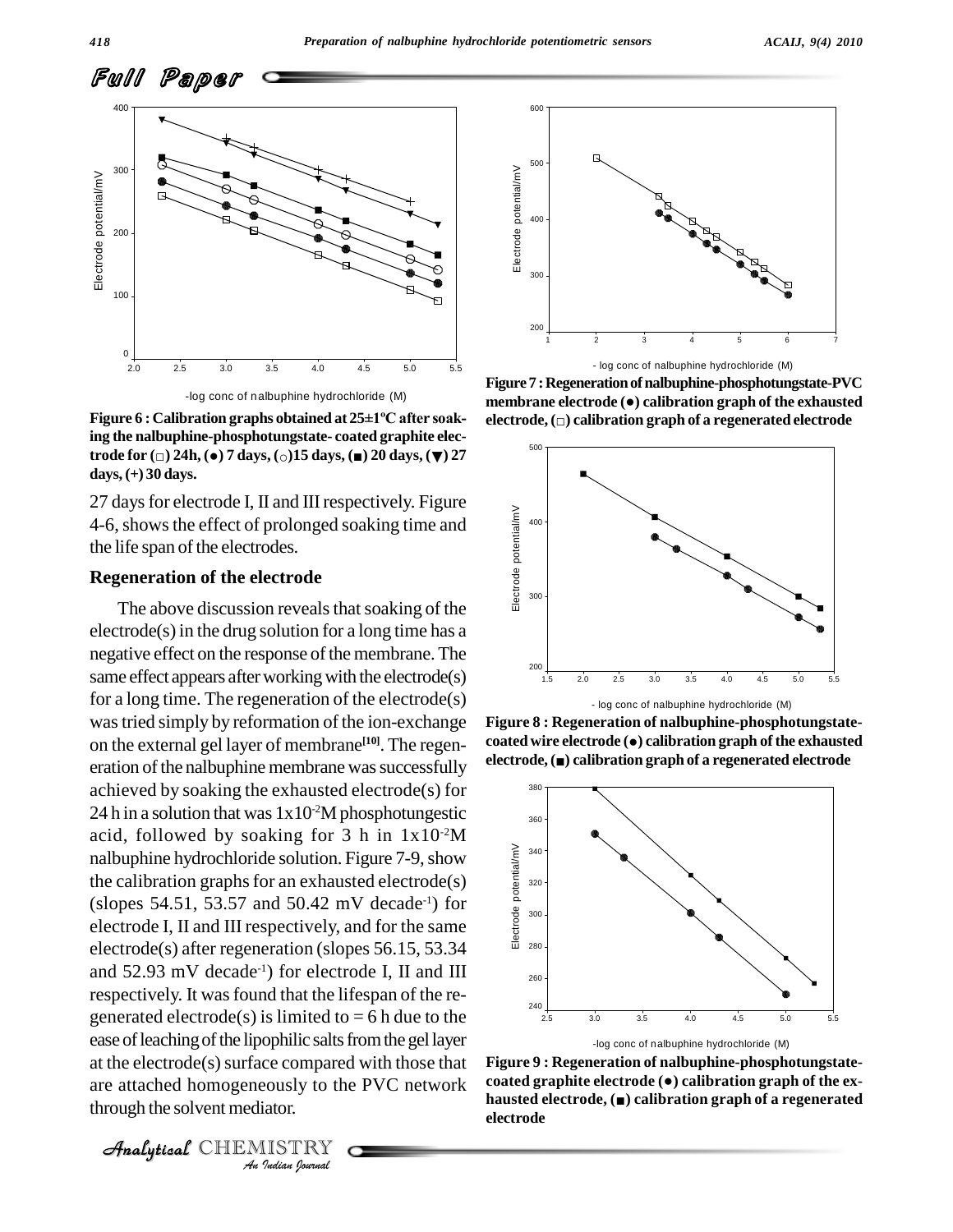# **Effect of pH**

The effect of pH of the nalbuphine hydrochloride solutions using  $1x10^{-3}$  M nalbuphine on the electrode(s) TAE potential was investigated. The solution was acidified by the addition of very small volumes of hydrochloric acid 0.1N then the pH value was increased gradually using sodium hydroxide 0.1N for each pH value, the potential was recorded and thus the potential-pH curves for nalbuphine concentrations were constructed as in Figure 10. As is obvious, within the pH range 3.5-7.4 for all electrodes. The electrode(s) potential is practi cally independent of pH, and in this range the electrode(s) can be safely used for nalbuphine hydro chloride determination. The potential decrease at higher pH values is most probably attributed to the formation of the ionization of the hydroxyl group, leading to a decrease in the concentration of the nalbuphine ion.



——<br>Figure 10 : Effect of pH on potential/mV of 1.0x10<sup>.3</sup>M, (▲) QU<br>plastic nalbuphine-phosphotungstate-PVC electrode, (■) **c** Figure 10 : Effect of pH on potential/mV of 1.0x10<sup>-3</sup>M, (▲) QU<br>plastic nalbuphine-phosphotungstate-PVC electrode, (■)<br>coated wire-nalbuphine-phosphotungstate electrode, (●) **coated graphite nalbuphine-phosphotungstate electrode**

## **Selectivity of the electrode**

Potentiometric selectivity coefficients were evaluated by the separate solution method. TABLE 3, showed that the proposed nalbuphine-phosphotungstate membrane electrode(s) is highly selective toward nalbuphine. The electrode $(s)$  showed no response to a number of potentially interfering ionic excipients usually used in the manufacturing of the pharmaceutical preparations, such as starch and lactose. In the case of amino acids, the high selectivity is mainly attributed to the difference in polarity and lipophilic character of their molecules relative to nalbuphine.

| TABLE 3 : Selectivity coefficients of the nalbuphine-PT sen-               |  |
|----------------------------------------------------------------------------|--|
| sors calculated by the separate solution method (1.0x10 <sup>-3</sup> M of |  |
| both nalbuphine hydrochloride and the interferent) at 25°C.                |  |

| <b>Interferent</b> | Nalbuphine-<br><b>PT</b> plastic<br>membrane<br>electrode<br>$K_{\text{mal}}^{\text{pot}_{+}}$ | Nalbuphine-<br><b>PT</b> coated<br>wire<br>electrode<br>$K_{\text{nal}}^{\text{pot}_{\text{mal}}+}$ | Nalbuphine-<br>PT coated<br>graphite<br>electrode<br>$K_{\quad \  \  \text{nal}}^{\text{pot}}$ and $\text{Cl}^-$ |
|--------------------|------------------------------------------------------------------------------------------------|-----------------------------------------------------------------------------------------------------|------------------------------------------------------------------------------------------------------------------|
| $\mathrm{Na}^+$    | $6.4x10^{-4}$                                                                                  | $2.5x10^{-5}$                                                                                       | $4.2x10^{-4}$                                                                                                    |
| $\mbox{K}^+$       | $2.6x10^{-3}$                                                                                  | $1.3x10^{-4}$                                                                                       | $1.8x10^{-4}$                                                                                                    |
| $NH4+$             | $8.2x10^{-4}$                                                                                  | $5.4x10^{-4}$                                                                                       | $3.0x10^{-4}$                                                                                                    |
| $\rm Mg^{2+}$      | $4.5x10^{-4}$                                                                                  | $7.1x10^{-4}$                                                                                       | $9.2x10^{-3}$                                                                                                    |
| $\mathrm{Ca}^{2+}$ | $7.7x10^{-3}$                                                                                  | $6.8x10^{-3}$                                                                                       | $5.4x10^{-3}$                                                                                                    |
| $Ba^{2+}$          | $6.6x10^{-3}$                                                                                  | $5.8x10^{-3}$                                                                                       | $4.8x10^{-3}$                                                                                                    |
| $Cr^{3+}$          | $1.4x10^{-3}$                                                                                  | $2.9x10^{-3}$                                                                                       | $2.1x10^{-3}$                                                                                                    |
| $\mathbf{Al}^{3+}$ | $4.7x10^{-4}$                                                                                  | $3.9x10^{-5}$                                                                                       | $8.7x10^{-4}$                                                                                                    |
| L-Systin           | $2.9x10^{-3}$                                                                                  | $1.3x10^{-3}$                                                                                       | $3.3x10^{-3}$                                                                                                    |
| L-Lucien           | $1.8x10^{-3}$                                                                                  | $2.4x10^{-3}$                                                                                       | $3.6x10^{-3}$                                                                                                    |
| Starch             | $7.6x10^{-4}$                                                                                  | $9.1x10^{-4}$                                                                                       | $5.8x10^{-4}$                                                                                                    |
| Glucose            | $2.2x10^{-3}$                                                                                  | $1.5x10^{-3}$                                                                                       | $1.1x10^{-3}$                                                                                                    |
| Lactose            | $6.4x10^{-3}$                                                                                  | $5.2x10^{-4}$                                                                                       | $8.3x10^{-3}$                                                                                                    |
| sucrose            | $4.2x10^{-3}$                                                                                  | $2.1x10^{-3}$                                                                                       | $5.6x10^{-3}$                                                                                                    |
| Urea               | $3.7x10^{-3}$                                                                                  | $2.0x10^{-3}$                                                                                       | $2.8x10^{-3}$                                                                                                    |
| Quinidine          | $5.7x10^{-4}$                                                                                  | $8.1x10^{-4}$                                                                                       | $7.7x10^{-4}$                                                                                                    |
| Peudoephedrine HCl | $6.3x10^{-4}$                                                                                  | $9.5x10^{-4}$                                                                                       | $5.1x10^{-4}$                                                                                                    |
| Caffeine           | $3.0x10^{-4}$                                                                                  | $2.4x10^{-4}$                                                                                       | $2.9x10^{-4}$                                                                                                    |
| Atropine $SO_4$    | $1.2x10^{-3}$                                                                                  | $1.7x10^{-3}$                                                                                       | $2.0x10^{-3}$                                                                                                    |
| Naloxone HCl       | $4.0x10^{-1}$                                                                                  | $5.1 \times 10^{-1}$                                                                                | $8.4x10^{-1}$                                                                                                    |
| Chlorpromazine HC  | $5.2x10^{-3}$                                                                                  | $9.8x10^{-3}$                                                                                       | $7.7x10^{-3}$                                                                                                    |
| Tramadol HCl       | $2.7x10^{-3}$                                                                                  | $3.3x10^{-3}$                                                                                       | $4.1x10^{-3}$                                                                                                    |

### **Quantification of nalbuphine hydrochloride**

method<sup>[11]</sup>, (UV-detection for nalbuphine hydrochlo-*Inydrochlo*<br> *Inces 0.02*<br> *IISTRY*<br> *IISTRY* Direct potentiometric determination of nalbuphine hydrochloride using nalbuphine-phosphotungstate electrode(s) type I, II and III, was performed and cal culated fromthe calibration curve.The direct potentio metric determination of nalbuphine hydrochloride in pure form using the proposed electrodes gave average re covery % of 99.51±0.4, 99.43±0.4 and 99.48±0.5 for electrode I, II and III respectively. Furthermore, the results obtained were compared with the reference ride using 0.1M hydrochloric acid. The conc. 0.02- 0.03 mg/mL and the absorbance measured at 284 nm), and the results are listed inTABLE 4.

**Analytical** CHEMISTRY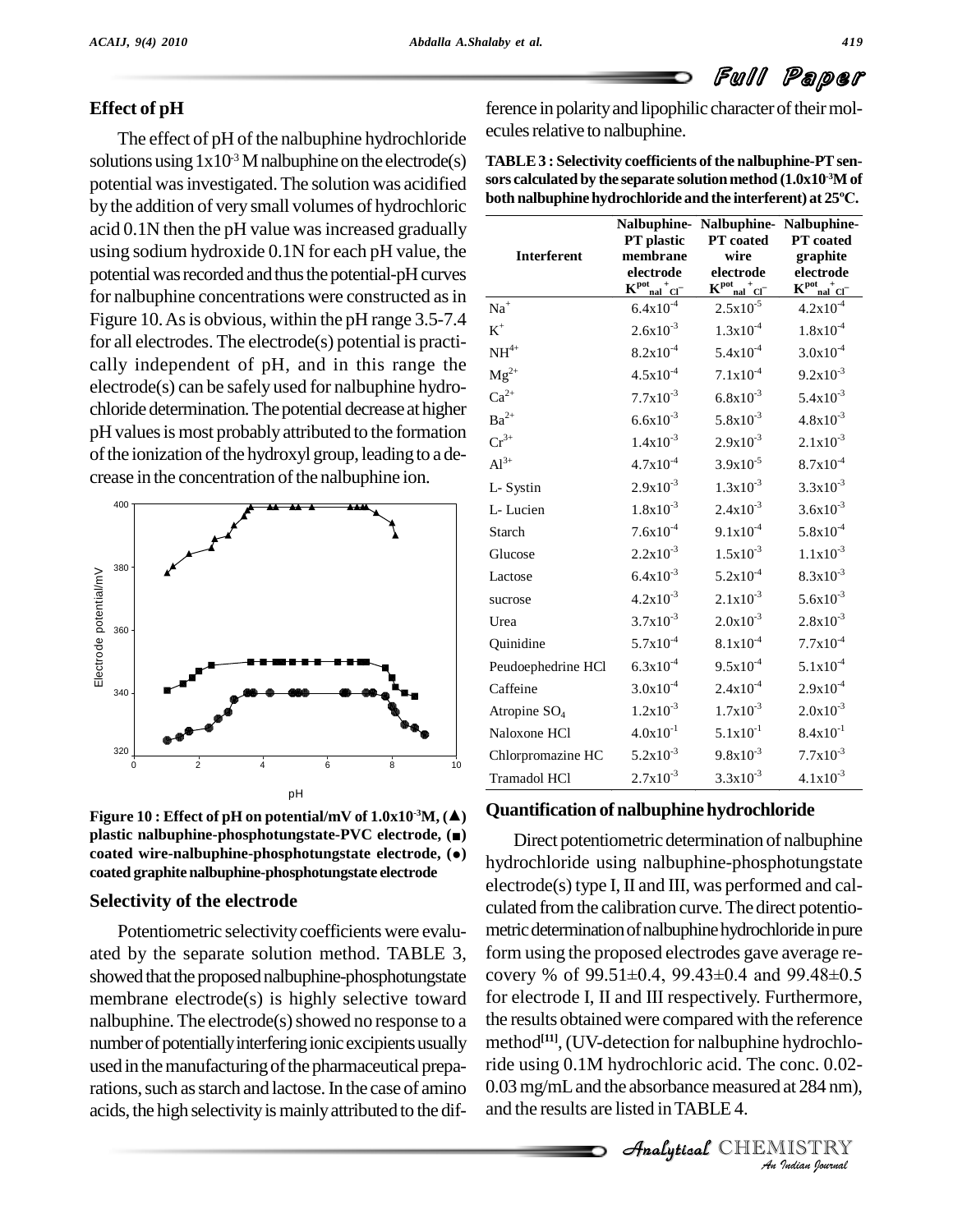|                                            | <b>Types of</b> | <b>Statistical</b> | <b>Reference</b>  | <b>Direct potentiometry</b>  |                                    |  |
|--------------------------------------------|-----------------|--------------------|-------------------|------------------------------|------------------------------------|--|
| <b>Types of electrodes</b>                 | samples         | parameter          | method            | <b>Calibration</b><br>method | <b>Standard addition</b><br>method |  |
|                                            |                 | $Mean \pm SD$      | $99.22 \pm 0.735$ | $99.10 \pm 0.560$            | $99.51 \pm 0.418$                  |  |
| Nalbuphine-PT-plastic                      |                 | N                  |                   |                              | 6                                  |  |
| membrane electrode                         | Pure sample     | $\cdot$ t'         |                   | $(0.352)(2.160)*$            | $(0.907)(2.179)$ *                 |  |
|                                            |                 | F                  |                   | $(1.72)(3.87)^*$             | $(3.09)(4.28)$ *                   |  |
|                                            |                 | $Mean \pm SD$      | $99.56 \pm 0.587$ | 99.28±0.385                  | $99.43 \pm 0.367$                  |  |
| Nalbuphine-PT-coated                       | Pure sample     | N                  | 6                 |                              | 6                                  |  |
| wire electrode                             |                 | $\cdot$ +          |                   | $(0.997)(2.201)*$            | $(0.460)(2.228)*$                  |  |
|                                            |                 | F                  |                   | $(2.33)(4.39)^*$             | (2.33)(2.56)                       |  |
|                                            |                 | $Mean \pm SD$      | $99.35\pm 0.541$  | 99.46±0.617                  | 99.48±0.549                        |  |
| Nalbuphine-PT-coated<br>graphite electrode | Pure sample     | N                  | 6                 | 6                            | 6                                  |  |
|                                            |                 | $\cdot$ +          |                   | $(0.413)(2.228)*$            | $(0.413)(2.228)*$                  |  |
|                                            |                 | F                  |                   | $(1.30)(5.05)^*$             | $(1.03)(5.05)^*$                   |  |

**TABLE4 : Determination of nalbuphine in pure formusing nalbuphine-PTsensorsin comparison with reference method**

#### **Validation of the proposed ISE method**

#### **Accuracy**

The accuracy of the proposed ISE method was investigated bythe determination of nalbuphine hydro chloride in spiked placebo samples prepared from serial concentrations of nalbuphine reference standards. The results summarized in TABLE 5, show that the proposed ISE method is an accurate one for the determination of nalbuphine hydrochloride in their pharmaceutical preparations without interfering from the coformulated adjuvants asindicated bythe percentage recovery values.

**TABLE 5 : Determination of nalbuphine hydrochloride in nalbuphine-spiked placebo samples using nalbuphine-phos photungstate sensors**

|                                         | Sample of ampoules placebo                                   |                                                      |                                                             |  |  |  |  |
|-----------------------------------------|--------------------------------------------------------------|------------------------------------------------------|-------------------------------------------------------------|--|--|--|--|
| <b>Statistical</b><br><i>parameters</i> | Nalbuphine-<br>PТ<br><b>Plastic</b><br>membrane<br>electrode | Nalbuphine-<br>PТ<br><b>Coated wire</b><br>electrode | Nalbuphine-<br>PТ<br><b>Coated</b><br>graphite<br>electrode |  |  |  |  |
| N                                       |                                                              | 9                                                    |                                                             |  |  |  |  |
| Mean                                    | 99.35                                                        | 99.18                                                | 99.41                                                       |  |  |  |  |
| <b>SD</b>                               | 0.358                                                        | 0.872                                                | 0.523                                                       |  |  |  |  |
| <b>RSD</b>                              | 0.360                                                        | 0.879                                                | 0.526                                                       |  |  |  |  |

# Linearity

**Indian Proper**<br> **I**<br> *ISTRY*<br> *ISTRY*<br> *Indian Iournal* Under the optimal experimental ISE conditions, linear relationships exist between the electrode potential/ mV and the logarithm of corresponding concentration

CHEMISTRY

of the investigated drug. The regression data, correlation coefficients (r) and other statistical parameter are previously listed in TABLE 2.

#### **Precision**

The precision of the proposed ISE method, mea sured as percentage relative standard deviation (RDS %) wastested by repeating the proposed method for determination of the investigated drug in its pharma ceutical preparations to nine replicates. The RSD% values for the repeated determinations were  $0.680\%$ , 0.598% and 0.439% for determination of nalbuphine Æhydrochloride in Nalufin® ampoules using electrode I, II and III respectively, and  $0.828\%$  ,  $0.329\%$  and  $0.777$ % in Nubain® ampoules using electrode I, II and III respectively. The above RSD% values are less than 2% indicating good precision.

#### **Robustness and ruggedness**

The robustness of the proposed ISE method was tested by investigating the capacity of the method to **graphite** remain unaffected bya small but a deliberate variation in method parameters and provides an indication of its reliability during normal usage<sup>[12]</sup>. While the ruggedness of the proposed method wasinvestigating the degree of reproducibility at test results obtained by the analysis of the same samples under a variety of conditions such as different laboratories, analysts and instruments.The results obtained by using another model of pH-meter (Orion 420A) were compared with those obtained using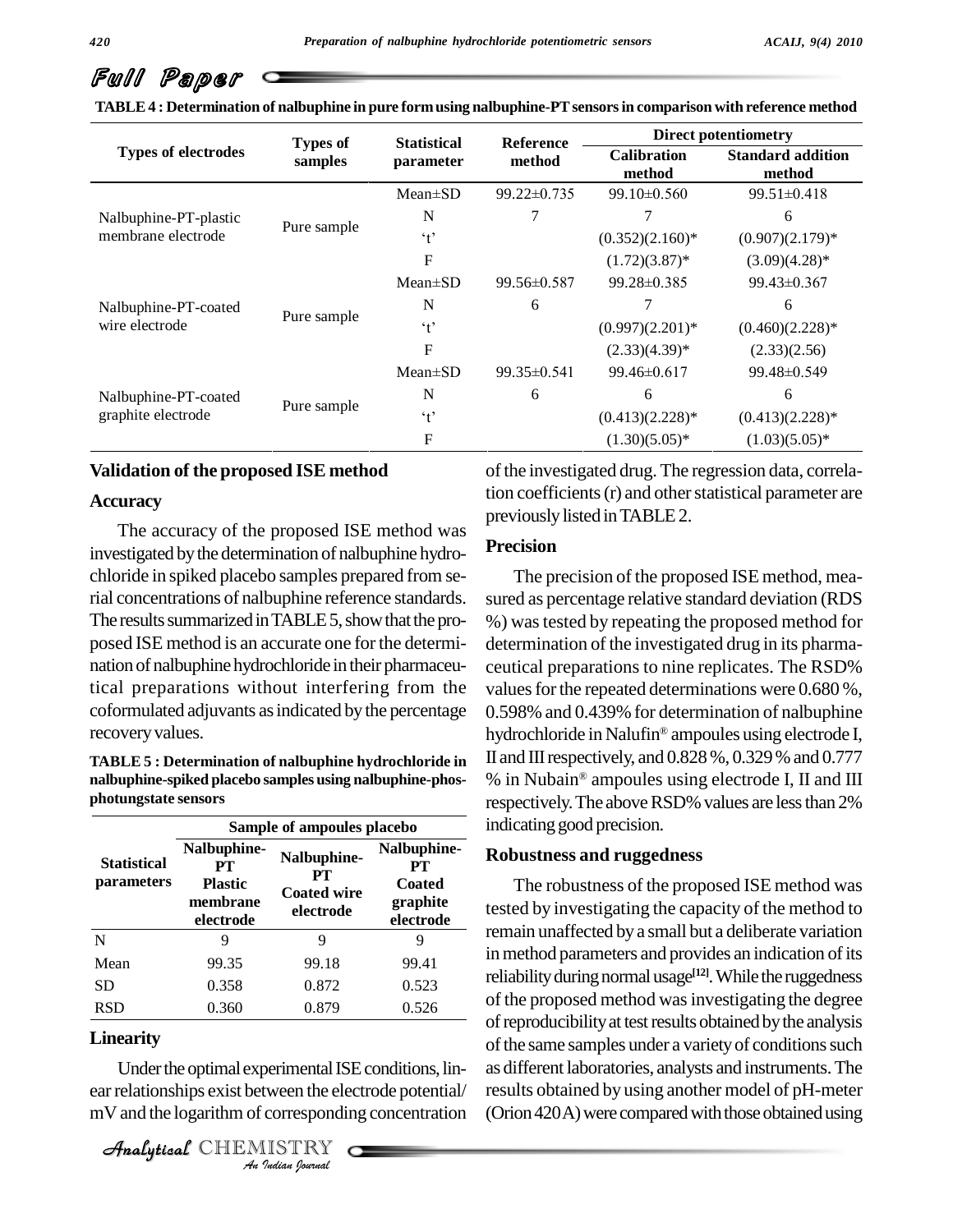model of pH-meter (Jenway 3040). The obtained re-sults are close and also reveal validity of the method. The results previously listed in TABLE 2.

### **Detection limit**

The detection limit of the investigated drug was calculated according to IUPAC recommendation which stated that the detection limit is the concentration at which the measured potential differs from that predicted by the linear regression by more than 18 mV. The values were previously reported in TABLE 2; indicate that the proposed ISE method is sensitive for detection of very small concentrations of nalbuphine hydrochloride.

# **AnalyticalApplications of the proposed method Application to pharmaceutical preparations Nalbuphine hydrochloride ampoules**

The proposed ISE method was applied to deter mination of nalbuphine hydrochloride in their dosage forms. The mean % recovery found and RSD%, indicate that the proposed validated method could be adopted for the determination of the investigated drug in its pharmaceutical preparations without interference from the coformulated adjuvants. TABLE 6, shows the results obtained fromthe determination of nalbuphine hydrochloride in its ampoules in comparison with reference method **[11]**.

TABLE 6 : Comparative analytical results of the proposal and reference method for the tested drug in some pharmaceutical **preparations**

|                                            | <b>Types of</b>                         | <b>Statistical</b>                    | Reference   | <b>Direct potentiometry</b>  |                                    |  |
|--------------------------------------------|-----------------------------------------|---------------------------------------|-------------|------------------------------|------------------------------------|--|
| <b>Types of electrodes</b>                 | samples                                 | parameter                             | method      | <b>Calibration</b><br>method | <b>Standard addition</b><br>method |  |
|                                            |                                         | Mean±SD                               | 99.50±0.447 | 99.20±0.407                  | 98.94±0.430                        |  |
|                                            | Nalufin <sup>®</sup> 20                 | $\mathbf N$                           | 6           | 7                            | 6                                  |  |
|                                            | mg/mL                                   | $\cdot$ <sub>t</sub>                  |             | $(1.258)(2.201)$ *           | $(2.211)(2.228)*$                  |  |
| Nalbuphine-PT-plastic                      |                                         | $\mathbf F$                           |             | $(1.19)(4.39)^*$             | $(1.08)(5.05)^*$                   |  |
| membrane electrode                         |                                         | Mean±SD                               | 98.98±0.385 | 98.99±0.498                  | 99.11±0.396                        |  |
|                                            | Nubain®20                               | ${\bf N}$                             | 6           | 6                            | 6                                  |  |
|                                            | mg/mL                                   | $\cdot$ <sup><math>\cdot</math></sup> |             | $(0.039)(2.228)*$            | $(0.576)(2.228)*$                  |  |
|                                            |                                         | $\boldsymbol{\mathrm{F}}$             |             | $(1.68)(5.05)*$              | $(1.06)(5.05)^*$                   |  |
|                                            |                                         | $Mean \pm SD$                         | 99.59±0.474 | 99.11±0.332                  | 99.08±0.956                        |  |
|                                            | $\text{Nalufin}^{\circledR}20$<br>mg/mL | ${\bf N}$                             | 5           | 6                            | 6                                  |  |
|                                            |                                         | $\cdot$ <sup><math>\cdot</math></sup> |             | $(1.906)(2.262)*$            | $(1.149)(2.262)*$                  |  |
| Nalbuphine-PT-coated                       |                                         | $\mathbf{F}$                          |             | $(2.05)(5.19)^*$             | $(4.06)(5.19)^*$                   |  |
| wire electrode                             |                                         | $Mean \pm SD$                         | 99.12±0.626 | 98.96±0.895                  | 98.92±0.439                        |  |
|                                            | Nubain®20<br>mg/mL                      | $\mathbf N$                           | 6           | 6                            | 6                                  |  |
|                                            |                                         | $\cdot$ <sup><math>\cdot</math></sup> |             | $(0.359)(2.228)*$            | $(0.640)(2.228)*$                  |  |
|                                            |                                         | F                                     |             | $(2.04)(5.05)^*$             | $(2.03)(5.05)^*$                   |  |
|                                            |                                         | $Mean \pm SD$                         | 99.02±0.624 | 98.89±0.437                  | 98.92±0.817                        |  |
| Nalbuphine-PT-coated<br>graphite electrode | Nalufin <sup>®</sup> 20                 | $\mathbf N$                           | 7           | 6                            | 6                                  |  |
|                                            | mg/mL                                   | $\cdot$ <sup><math>\cdot</math></sup> |             | $(0.439)(2.201)$ *           | $(0.245)(2.201)$ *                 |  |
|                                            |                                         | $\mathbf{F}$                          |             | $(2.04)(4.39)*$              | $(1.71)(4.39)^*$                   |  |
|                                            |                                         | Mean±SD                               | 99.32±0.582 | 99.10±0.657                  | 98.99±0.663                        |  |
|                                            | Nubain®20                               | $\mathbf N$                           | 6           | 6                            | 6                                  |  |
|                                            | mg/mL                                   | $\lq t$                               |             | $(0.614)(2.228)*$            | $(0.915)(2.228)*$                  |  |
|                                            |                                         | F                                     |             | $(1.27)(5.05)^*$             | $(1.30)(5.05)^*$                   |  |

### **Content uniformity assay of nalbuphine ampoules**

The proposed ISE method described good accu-

)(2.228)\*<br><u>)(5.05)\*</u><br>sts, the con-<br>*S.D* < 2%),<br>IISTRY<br>*Indian Iournal* racy and precise for the quality control tests, the content uniformity assay showed that the  $(R.S.D < 2\%)$ ,

CHEMISTRY